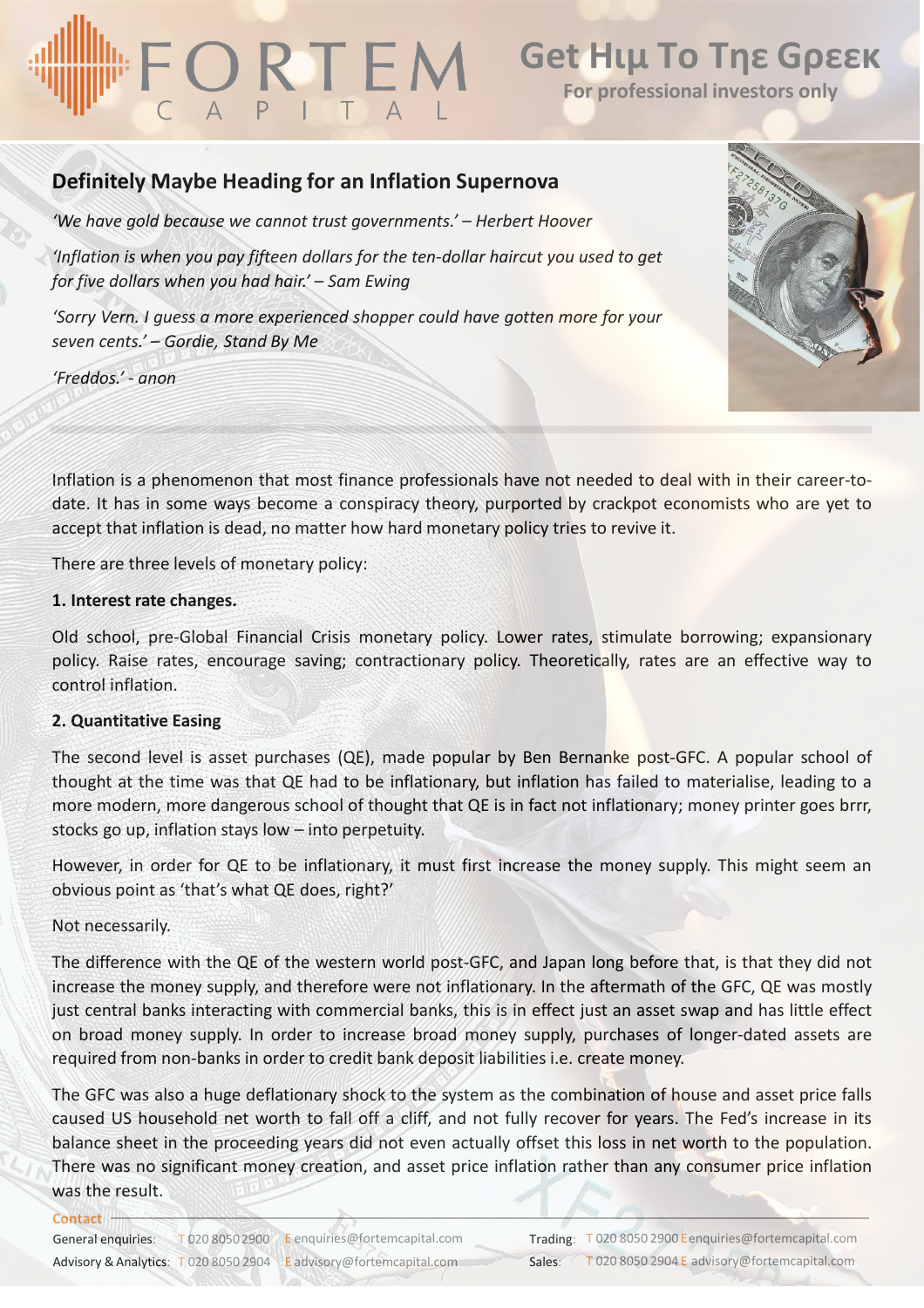#### So what is different this time?

#### **3. Direct injections of capital into the economy (MMT/Helicopter Money)**

This time the Fed and US Government have come together in monetary and fiscal union, and the money is getting to the real economy:

\$1,200 direct into bank accounts, unemployment benefit raised by \$600 pw – meaning that 80% of the newly unemployed are earning more than when they worked, PPP loans, large corporate bailout packages, the Fed stabilising the junk bond market etc – more stimulus has been provided in three months than in the six years post-GFC, and there is another \$2.5trn to come before the election.

Personal income in the US was up YOY through April and May, and asset prices have recovered quickly. There has not been such a loss to net worth, and when added to the fact that monetary and fiscal stimulus dwarfs what we have seen in any prior peacetime period means money supply is increasing, fast.



#### *Source: Bloomberg*

Neo-Keynesian economists would argue that this increase is still not inflationary with an output gap, there needs to be cost push-from wages, which looks unlikely given employment conditions. One might be forgiven for assuming that the bond market must be exclusively populated by neo-Keynesians, given where yields are trading currently.

Monetarists, on the other hand, see inflation in terms of how much the growth in money supply exceeds the growth in the real level of GDP, in other words whether more money is being created to chase a fairly fixed, or at least slow and linearly growing, amount of goods.

There is now 23% growth in the money supply concurrent with a short term drop in CPI, one is likely to have to give. It should be noted that it is relatively easier to raise prices than to get rid of money, which would require Quantitative Tightening (highly unlikely), or a loan loss collapse larger than 2008.

| Contact            |                                                                    |        |                                                       |
|--------------------|--------------------------------------------------------------------|--------|-------------------------------------------------------|
| General enquiries: | $T$ 020 8050 2900 E enquiries @fortemcapital.com                   |        | Trading: T 020 8050 2900 Eenquiries@fortemcapital.com |
|                    | Advisory & Analytics: T 020 8050 2904 E advisory@fortemcapital.com | Sales: | T 020 8050 2904 E advisory@fortemcapital.com          |